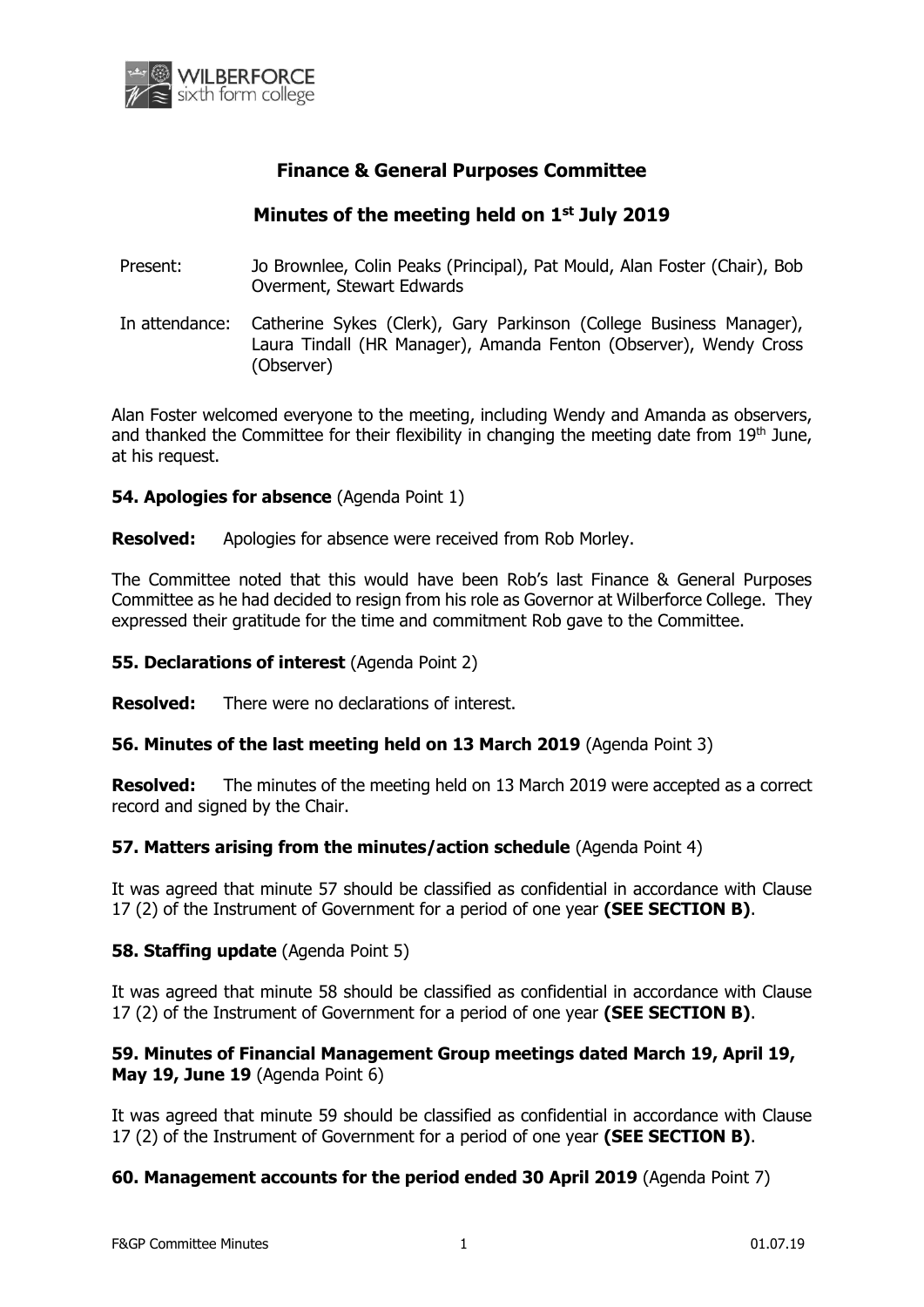It was agreed that minute 60 should be classified as confidential in accordance with Clause 17 (2) of the Instrument of Government for a period of one year **(SEE SECTION B)**.

## **61. Snapshot accounts for the period ended 31 April 2018** (Agenda Point 8)

It was agreed that minute 61 should be classified as confidential in accordance with Clause 17 (2) of the Instrument of Government for a period of one year **(SEE SECTION B)**.

## **62. Cumulative budget transfers for the period ended 30 March 2018** (Agenda Point 9)

It was agreed that minute 62 should be classified as confidential in accordance with Clause 17 (2) of the Instrument of Government for a period of one year **(SEE SECTION B)**.

## **63. Draft Annual Budget 2018/19** (Agenda Point 10)

It was agreed that minute 63 should be classified as confidential in accordance with Clause 17 (2) of the Instrument of Government for a period of one year **(SEE SECTION B)**.

## **64. Two-year Financial Plan** (Agenda Point 11)

It was agreed that minute 64 should be classified as confidential in accordance with Clause 17 (2) of the Instrument of Government for a period of one year **(SEE SECTION B)**.

## **65. Bursary Fund and Free Meals Allocation Policy** (Agenda Point 12)

Gary Parkinson introduced the updated policy. He noted only minor changes on the previous year:

- Page  $1$  The cost of meal deals has risen from  $£2.50$  to  $£3.00$ .
- Page 3 The Guaranteed Bursary Award has been renamed the Vulnerable Group Bursary Award.
- Page 3 An additional document for proof of household income, which is due to the new University Credit, which some households will now receive.

Amanda Fenton requested that there was a small amendment to the policy regarding the additional evidence requirement: that 'Other document showing proof of household income' includes the wording 'as accepted by the College'. This was agreed by the Committee.

Alan Foster asked about the requirement of personal information and whether this has been checked against GDPR. Colin Peaks confirmed that the Data Protection Officer (Karen Ashman) has checked this and permission to hold the information is given at the point of application for the bursary. Holding of information such as this is also reflected in the College's privacy notices.

**Resolved:** The Bursary Fund and Free Meals Allocation Policy was approved, subject to the abovementioned amendment.

## **66. Proposed Annual Cycle of Business of the Finance & General Purposes Committee for 2018/19** (Agenda Point 13)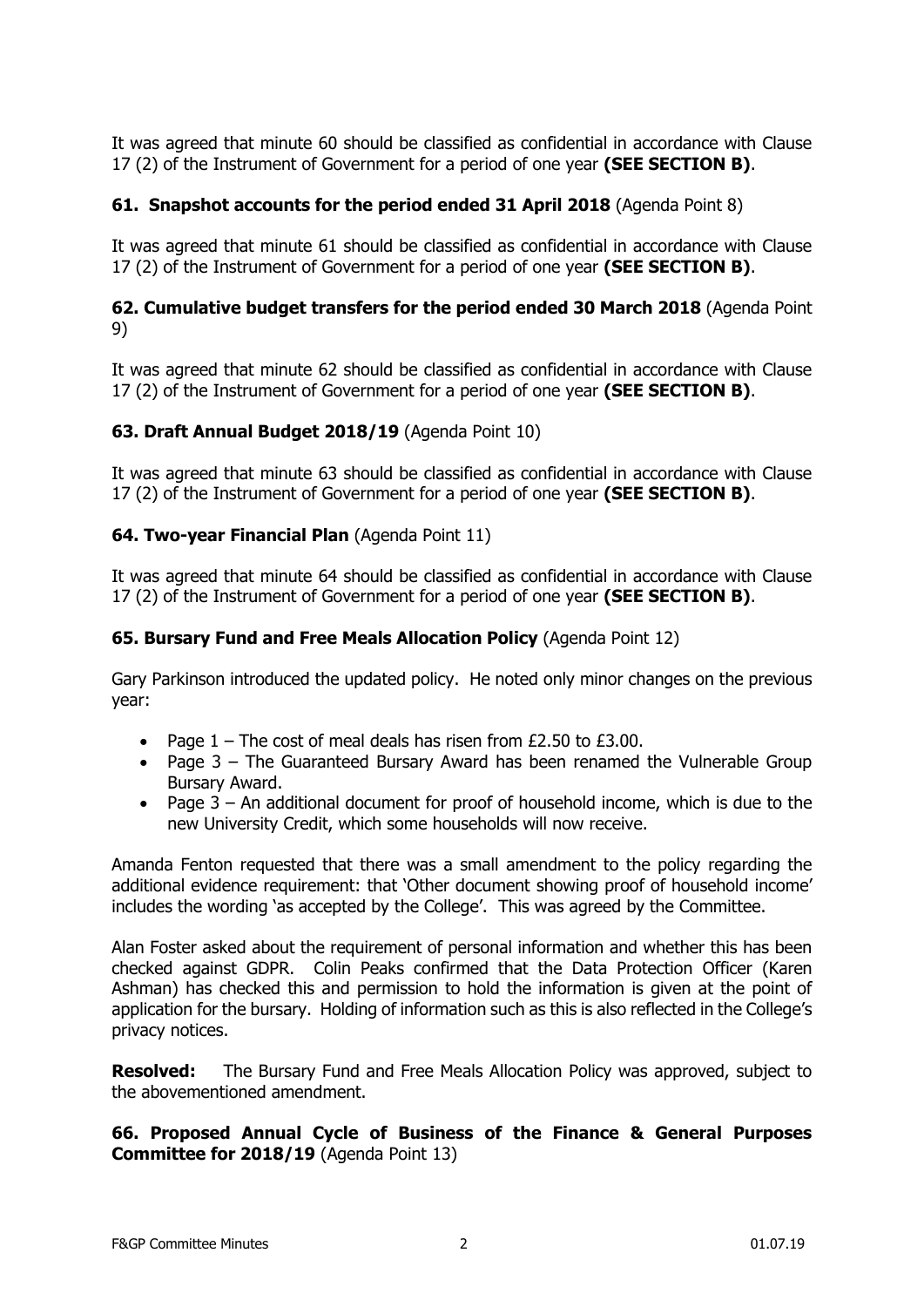The Committee discussed the proposed cycle of business and noted that changes made in the previous year had worked well. No further updated were recommended.

**Resolved:** The proposed Finance & General Purposes Committee Annual Cycle of Business 2019/20 was accepted.

## **67. Annual Committee Self-Assessment for 2018-19** (Agenda Point 14)

Pat Mould expressed concern that the approved absence of Alan Foster earlier in the year meant that some meetings were at the minimum number to achieve quoracy. The Committee noted that a new member has since been appointed to the Committee (Bob Overment) and that the Corporation would seek to replace Rob Morley (to be discussed at the Search and Governance Committee on 3 July 2019).

Collectively, Governors completed the annual committee self-assessment for 2018/19.

**Resolved:** The Annual Committee Self-Assessment for 2018/19 was completed.

## **68. Any other business** (Agenda Point 15)

It was agreed that minute 68 should be classified as confidential in accordance with Clause 17 (2) of the Instrument of Government for a period of one year **(SEE SECTION B)**.

#### **69. Date of next meeting** (Agenda Point 16)

**Resolved:** The next meeting will take place on Wednesday 11 September 2019 at 4.30 pm, subject to Corporation approval.

## **70. Confidential items/reports**

It was agreed that minutes 57, 58, 59, 60, 61, 62, 63 and 68 should be classified as confidential in accordance with Clause 17 (2) of the Instrument of Government and associated reports are therefore not available for circulation to the public, college staff or students (excluding senior post holders).

## **71. Learner impact**

Each decision made at the meeting was considered and it was agreed that the Committee ensures:

- A safe environment for students, staff and the community
- The college is fully staffed, and staff attendance,
- The college is legislatively compliant and has relevant policies in place to support students' learning and wellbeing
- Budgets are being managed effectively and in the best interests of students
- The strong financial future of the college
- Student retention is strong, which is indicative of the impact of teaching, learning and assessment